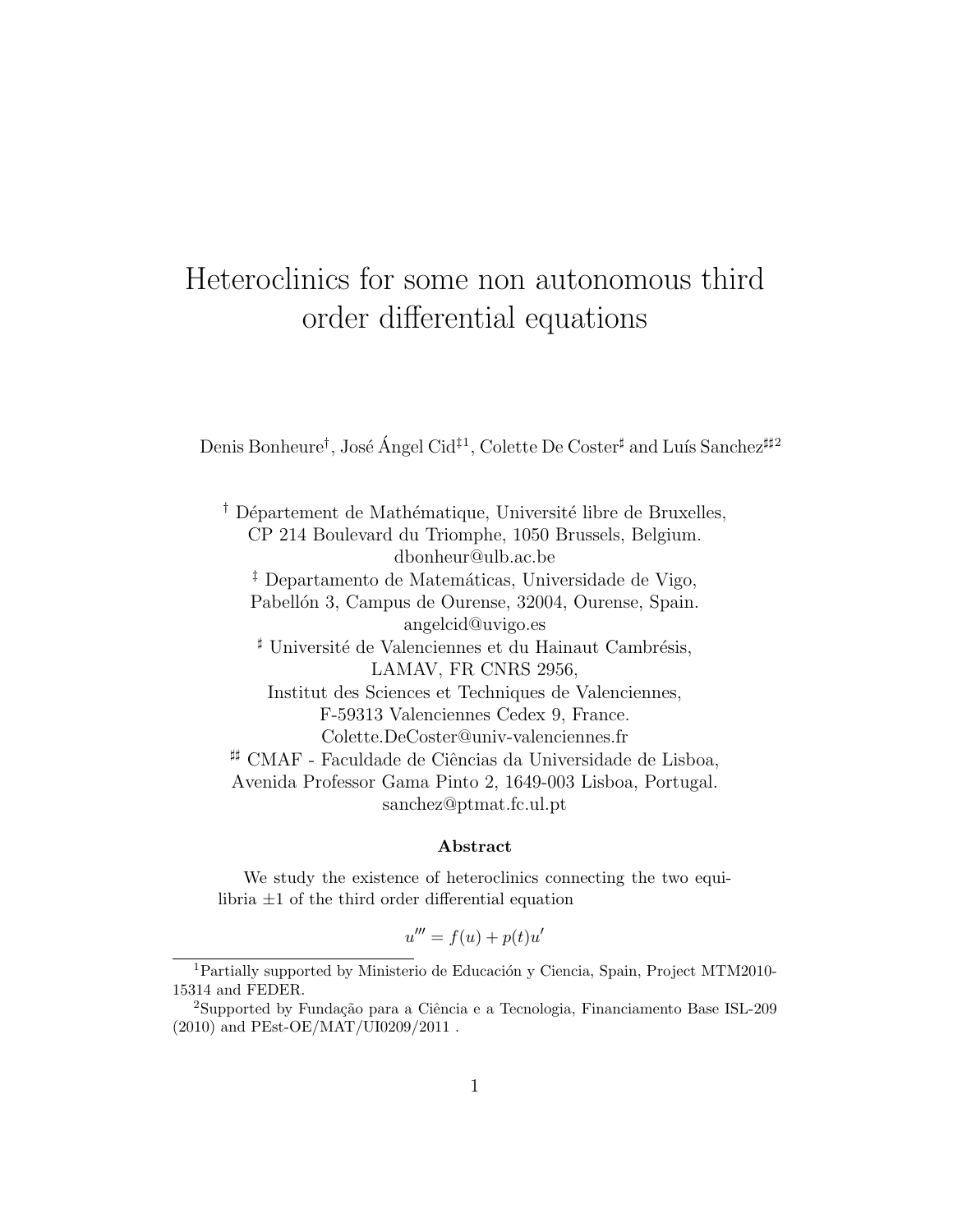where f is a continuous function such that  $f(u)(u^2 - 1) > 0$  if  $u \neq \pm 1$ and  $p$  is a bounded non negative function. Uniqueness is also addressed.

Key words: Third order; heteroclinic; boundary value problems in unbounded intervals.

2000 MSC: 34B40, 34C37.

## 1 Introduction

The existence of kink solutions or heteroclinic orbits for the third order problem

$$
u''' = f(u), \quad u(-\infty) = u_-, \quad u(+\infty) = u_+, \tag{1}
$$

arises for instance in the study of regularization of the Cauchy problem for one-dimensional hyperbolic conservation laws

$$
u_t + g(u)_x = 0, \quad u(0, x) = \overline{u}(x).
$$
 (2)

It is known that the single shock wave joining the two states  $u_-\$  (on the left) and  $u_+$  (on the right)

$$
u(t,x) := \begin{cases} u_+ & \text{for } x < \lambda \, t, \\ u_+ & \text{for } x > \lambda \, t, \end{cases} \tag{3}
$$

is a weak solution of (2) if and only if its speed  $\lambda$  satisfies the Rankine-Hugoniot equation (see [1, Lemma 4.2])

$$
g(u_{+}) - g(u_{-}) = \lambda (u_{+} - u_{-}).
$$

However weak solutions of (2) are in general not unique. A way to regularize problem (2) is to search for weak solutions which are limits as  $\varepsilon \to 0^+$  of solutions of

$$
u_t^{\varepsilon} + g(u^{\varepsilon})_x = \varepsilon A(u^{\varepsilon}), \quad u^{\varepsilon}(0, x) = \overline{u}(x), \tag{4}
$$

where  $A$  is a differential operator of higher order in  $x$  (the viscosity). A choice of  $A$  is admissible, in the sense of Gelfand  $[4]$ , if shock wave solutions given by  $(3)$  can be obtained as limits of solutions of  $(4)$ . When A is a perfect derivative the admissibility is equivalent to the existence of a heteroclinic connection between  $u_-\,$  and  $u_+\,$  for an autonomous equation. In particular, the question of the admissibility of operator  $A(u) = -u_{xxxx}$  leads to problem  $(1)$  (see [8, 9]).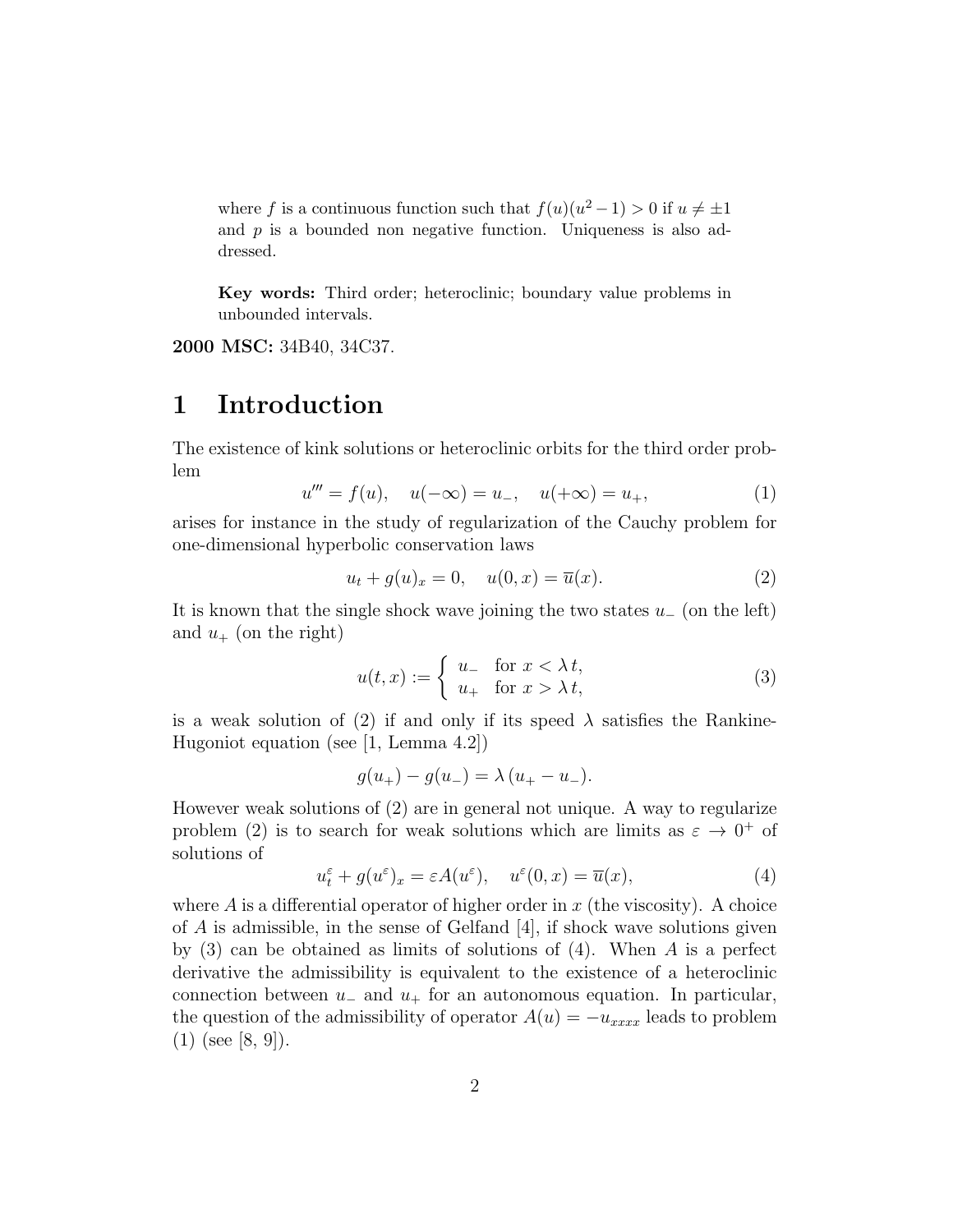In this work we are mainly motivated by the non autonomous version of a related problem studied in [6, 12]

$$
u''' = f(u) + p(t)u', \quad u(-\infty) = -1, \quad u(+\infty) = 1,
$$
 (5)

where  $f : \mathbb{R} \to \mathbb{R}$  and  $p : \mathbb{R} \to \mathbb{R}$  satisfy the following assumptions:

 $(f1)f : \mathbb{R} \to \mathbb{R}$  is continuous and such that  $f(-1) = f(1) = 0;$ 

(p) p is continuous and  $\exists M > 0$  such that,  $\forall t \in \mathbb{R}, 0 \leq p(t) \leq M$ .

Clearly, under these assumptions,  $u = -1$  and  $u = 1$  are constant solutions of the equation (5), so that we are looking for a heteroclinic connection between these equilibria.

Our main example is  $f(u) = u^2 - 1$  and p constant, which satisfies the above conditions as well as

 $(s)$  f is even,

 $(s')$  p is even,

and f is increasing on  $[0, +\infty]$ . This last assumption is too strong for most of our aims. In our results we shall consider the following assumptions on  $f$ and  $F(s) = \int^s$ 0  $f(r)dr$ .

 $(h1)$ There exists  $N_0 > 1$  such that

$$
\forall u \in [0, N_0] \setminus \{1\}, \ f(u)(u-1) > 0 \quad \text{and} \quad F(N_0) \ge 0;
$$

(h2) There exist  $\alpha < -1$  and  $\beta > 1$  such that,

$$
\forall u \in [\alpha, \beta] \setminus \{-1, 1\}, f(u)(u^2 - 1) > 0,F(\beta) = F(-1) \text{ and } F(\alpha) = F(1);
$$

 $(h3)$ f satisfies  $(h2)$ , is nondecreasing on  $[0, \beta]$  and nonincreasing on  $[\alpha, 0]$ ;  $(h4)$ f satisfies  $(h2)$  together with

$$
\int_{\alpha}^{0} F(s) ds > 0 \quad \text{and} \quad \int_{0}^{\beta} F(s) ds < 0.
$$

**Remark 1.1** Note that (h2) implies (h1) with  $N_0 = \beta$ . On the other hand (h1) is more general than (h2). Indeed, if f satisfies (f1),  $f(u)(u^2 - 1) > 0$ for all  $u \neq \pm 1$ , and

$$
0 < -\int_0^1 f(u)du < \int_1^\infty f(u)du \le -\int_{-1}^1 f(u)du,
$$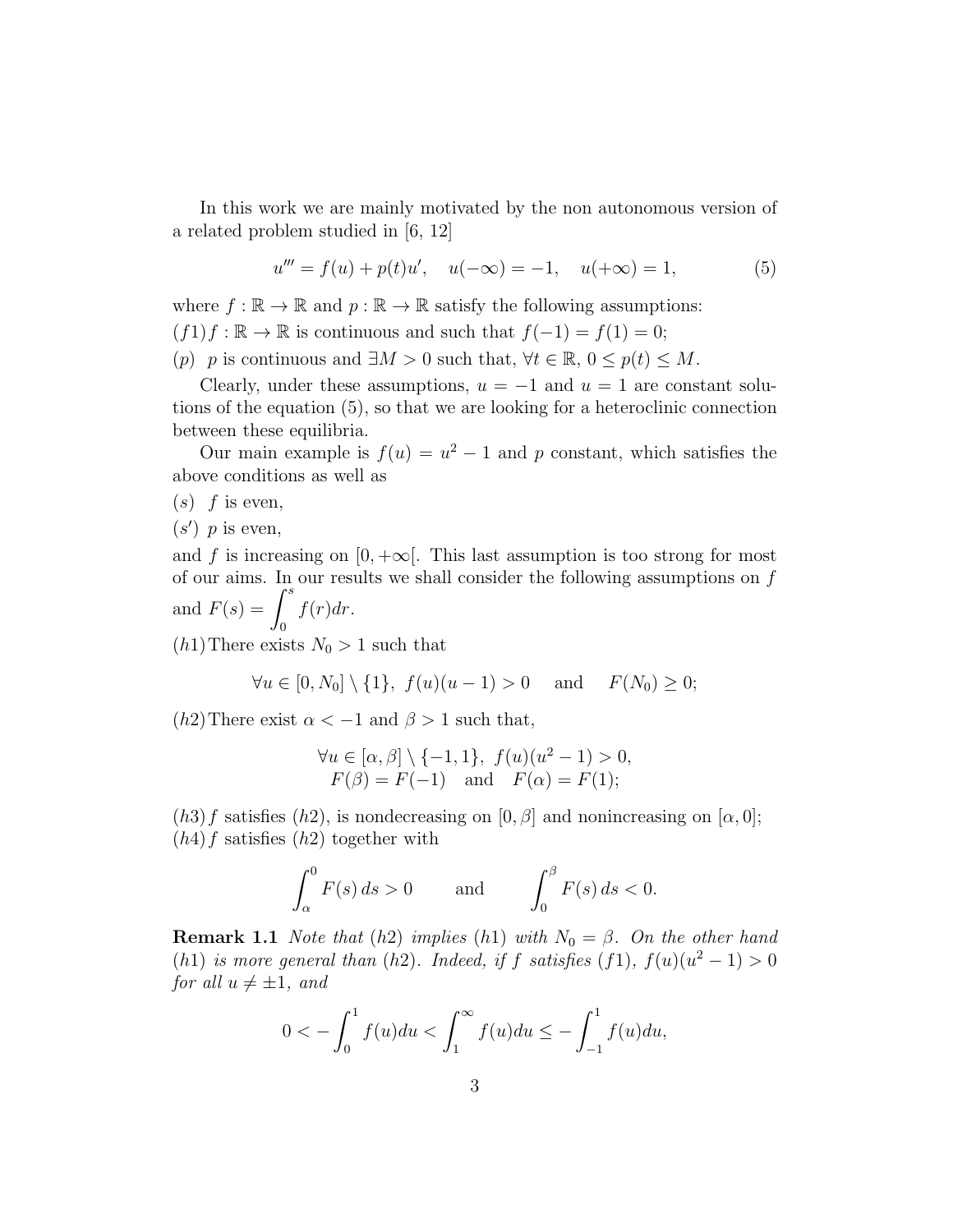then f satisfies  $(h1)$  but not  $(h2)$ .

Observe also that in case f is continuous on  $\mathbb{R}$ , nondecreasing on  $\mathbb{R}^+$ , nonincreasing on  $\mathbb{R}^-$  and such that, for all  $u \neq \pm 1$ ,  $f(u)(u^2 - 1) > 0$ , we have that  $F(+\infty) = +\infty$  and  $F(-\infty) = -\infty$  and hence (h2) is satisfied.

In comparison with second order (and fourth order) equations with monostable or bistable nonlinearities which have been extensively studied through variational or topological arguments, see for instance [2], third order equations have been much less considered. Problem (5) however already received attention in the literature. Solvability of (5) with  $f(u) = u^2 - 1$  and  $p \equiv 0$ was given independently by Kopell and Howard, [5] and by Conley, [3] (see also  $[11, \text{ pag. } 456]$ . For general f there are several results due to Mock [8, 9] for  $p \equiv 0$  and Manukian and Schecter [6, Theorem 5.2] for  $p \equiv \beta > 0$ . Uniqueness of the connecting orbit for  $f(u) = u^2 - 1$  was proved by McCord, [7] and later by Toland [12]. Our results will complement and improve some of the previous ones.

This paper is organized as follows: in Section 2 we prove that, under assumptions (f1), (p) and  $f(u)(u^2 - 1) > 0$  in a suitable interval except  $\pm 1$ , the existence of a solution of (5) is equivalent to the existence of a bounded non constant solution of

$$
u''' = f(u) + p(t)u'. \t\t(6)
$$

In Section 3, we prove the existence of such a solution in case  $f$  and  $p$  satisfy  $(f1)$ ,  $(h1)$ ,  $(p)$ ,  $(s)$  and  $(s')$  and hence also the existence of a solution of (5), while in Section 4, we obtain the existence of a solution of (5) under assumptions  $(f1)$ ,  $(p)$  and  $(h2)$ . We do not need a Lipschitz condition as in the above quoted references since we use a different approach based on degree theory combined with an approximation procedure.

In Section 5 we prove, among other things, that, in addition to  $(f1)$ ,  $(h3), (h4),$  it is sufficient to assume f is locally Lipschitz on R and p is a non negative constant in order to get uniqueness for the solution of (5).

## 2 Bounded solutions versus heteroclinics

We start with an analysis of the behaviour of bounded solutions at infinity.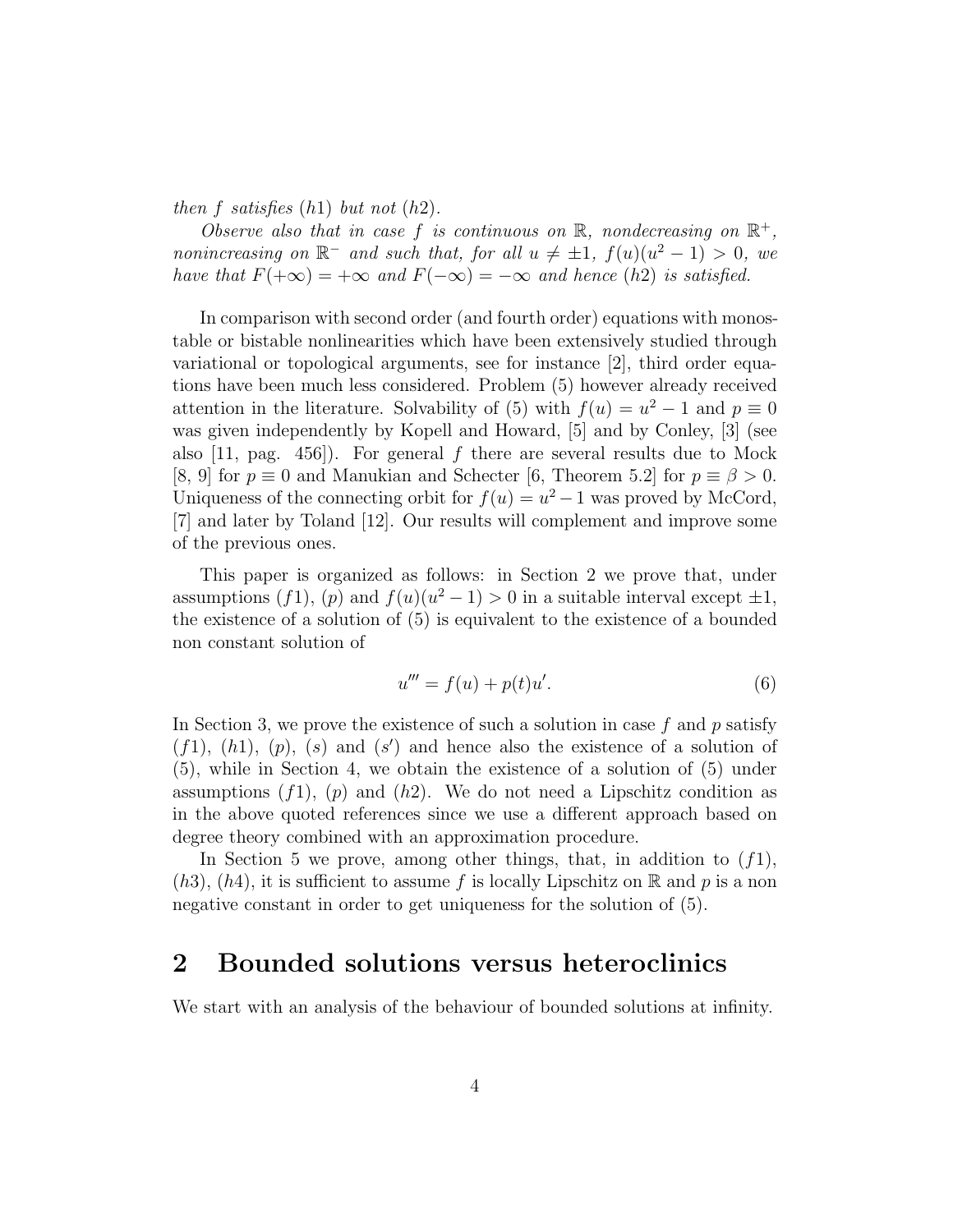**Proposition 2.1** Assume the conditions  $(f1)$ ,  $(p)$  and f has only isolated zeros.

- (i) If u is a solution of (6) in  $\mathbb R$ , bounded together with pu', then, for  $i \in$  $\{1,2,3\}, u^{(i)}(\pm \infty) = 0, u(\pm \infty) = a^+ \text{ and } u(-\infty) = a^- \text{ with } f(a^{\pm}) = 0.$
- (ii) If in addition u is non constant and  $\forall x \in [-||u||_{\infty}, ||u||_{\infty}] \setminus {\pm 1}, f(x)(x^2 -$ 1) > 0, then  $u(-\infty) = -1$  and  $u(+\infty) = 1$ .

*Proof* – First observe that, as u and  $pu'$  are bounded, by the equation satisfied by u, we have u''' bounded on  $\mathbb R$  and hence, by interpolation, u'' and u' are bounded too.

*Claim 1:*  $u''(+\infty) = 0$ . Multiplying the equation  $u''' = f(u) + p(t)u'$  by u' and integrating on  $[0, t]$  we obtain

$$
u'(t)u''(t) - u'(0)u''(0) - F(u(t)) + F(u(0)) = \int_0^t u''^2(s)ds + \int_0^t p(s)u'^2(s)ds.
$$
\n(1)

By hypothesis, the left hand side is bounded in  $\mathbb R$  and therefore

$$
\int_0^\infty p(s)u'^2(s) ds + \int_0^\infty u''^2(s) ds < \infty.
$$
 (2)

Since  $p$  is nonnegative, we infer from the square integrability of  $u''$  and the boundedness of u''' that  $u''(+\infty) = 0$ .

*Claim 2:*  $u'(+\infty) = 0$ . First it is clear that u' cannot accumulate to a positive or negative value. If u' has more than a cluster value, then  $|u'(x) - u'(y)| \ge$  $\varepsilon > 0$  implies  $|x - y| \to \infty$  because  $u''(+\infty) = 0$ . Then it is easy to reach a contradiction using the boundedness of u.

Claim 3:  $u'''(+\infty) = 0$  and  $u(+\infty) = a^+$  with  $f(a^+) = 0$ . Equation (1) together with (2), Claim 1 and 2 imply that  $F(u(+\infty))$  exists. As F is not constant in any interval, it follows that  $u(+\infty) = a^+$  exists. Going back to the equation (6) we conclude that  $u'''(+\infty) = f(a^+)$ . Since  $u''$  is bounded we obtain  $f(a^+) = 0$ .

Claim 4: For  $i \in \{1, 2, 3\}$ ,  $u^{(i)}(-\infty) = 0$  and  $u(-\infty) = a^{-}$  with  $f(a^{-}) = 0$ . The proof is the same as in the previous Claims.

Claim 5: In case u is not constant and, for all  $x \in [-||u||_{\infty}, ||u||_{\infty}] \setminus \{\pm 1\},\$  $f(x)(x^2-1) > 0$ , then  $u(-\infty) = -1$  and  $u(+\infty) = 1$ . Observe that, by assumption,  $\{a^+, a^-\} \subset \{-1, 1\}$ . Moreover, along the solutions of (6), we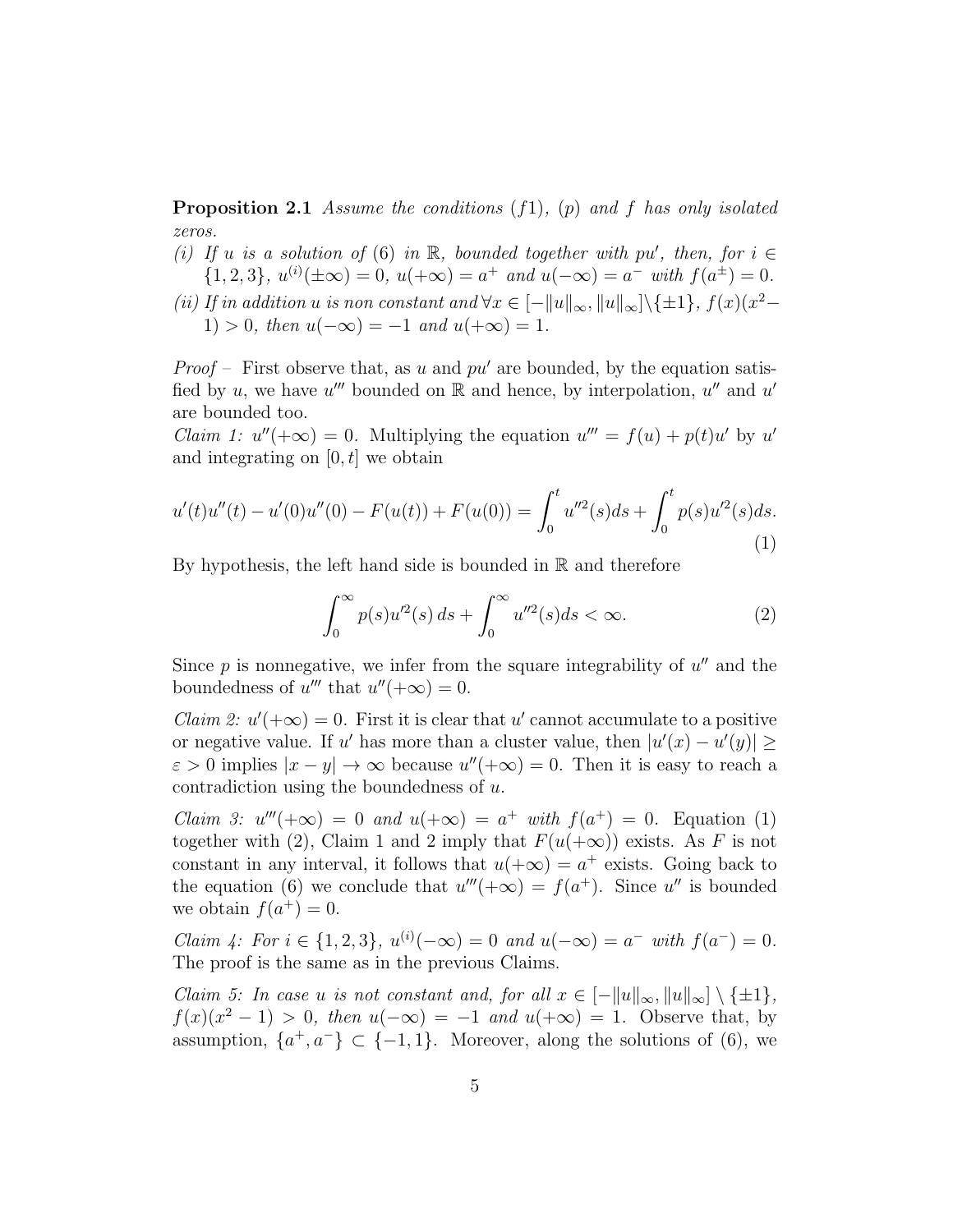have  $(F(u(t)) - u''(t)u'(t))' = -p(t)u'^2(t) - u''^2(t)$  from which we deduce that  $F(u(t)) - u''(t)u'(t)$  is nonincreasing and in fact decreasing in case  $u''(t) \neq 0$ . Hence, as  $u$  is not constant, we have

$$
F(u(+\infty)) = \lim_{\substack{t \to +\infty \\ t \to -\infty}} (F(u(t)) - u''(t)u'(t))
$$
  
< 
$$
\lim_{t \to -\infty} (F(u(t)) - u''(t)u'(t)) = F(u(-\infty)).
$$

The result follows from  $\{u(+\infty), u(-\infty)\}\subset \{-1,1\}$  and  $F(1) < F(-1)$ .

Remark 2.1 Observe that Proposition 2.1 implies that, under the assumptions (f1), (p) and if, for all  $x \neq \pm 1$ ,  $f(x)(x^2 - 1) > 0$ , the problem

$$
u''' = f(u) + p(t)u', \quad u(-\infty) = 1, \quad u(+\infty) = -1,
$$

has no  $\mathcal{C}^1$ -bounded solution.

Define the space

$$
\mathcal{CB}^3(\mathbb{R}) = \{ u \in \mathcal{C}^3(\mathbb{R}) \mid u, u', u'', u''' \in L^\infty(\mathbb{R}) \}.
$$

**Proposition 2.2** Under the assumptions  $(f1)$ ,  $(p)$  and  $(h2)$ , any solution  $u \in \mathcal{CB}^3(\mathbb{R})$  of (5) takes values in  $[\alpha, \beta]$ .

*Proof* – Recall first that  $F(u(t)) - u''(t)u'(t)$  is nonincreasing along the solutions of (5). Using Proposition 2.1, we have for all  $t \in \mathbb{R}$ ,

$$
F(1) = \lim_{t \to +\infty} (F(u(t)) - u''(t)u'(t))
$$
  
\n
$$
\leq F(u(t)) - u''(t)u'(t)
$$
  
\n
$$
\leq \lim_{t \to -\infty} (F(u(t)) - u''(t)u'(t)) = F(-1).
$$

Hence, for every critical value  $\bar{t}$  of u we have

$$
F(1) \le F(u(\bar{t})) \le F(-1).
$$

The result then follows from the fact that  $u(+\infty) = 1$  and  $u(-\infty) = -1$ .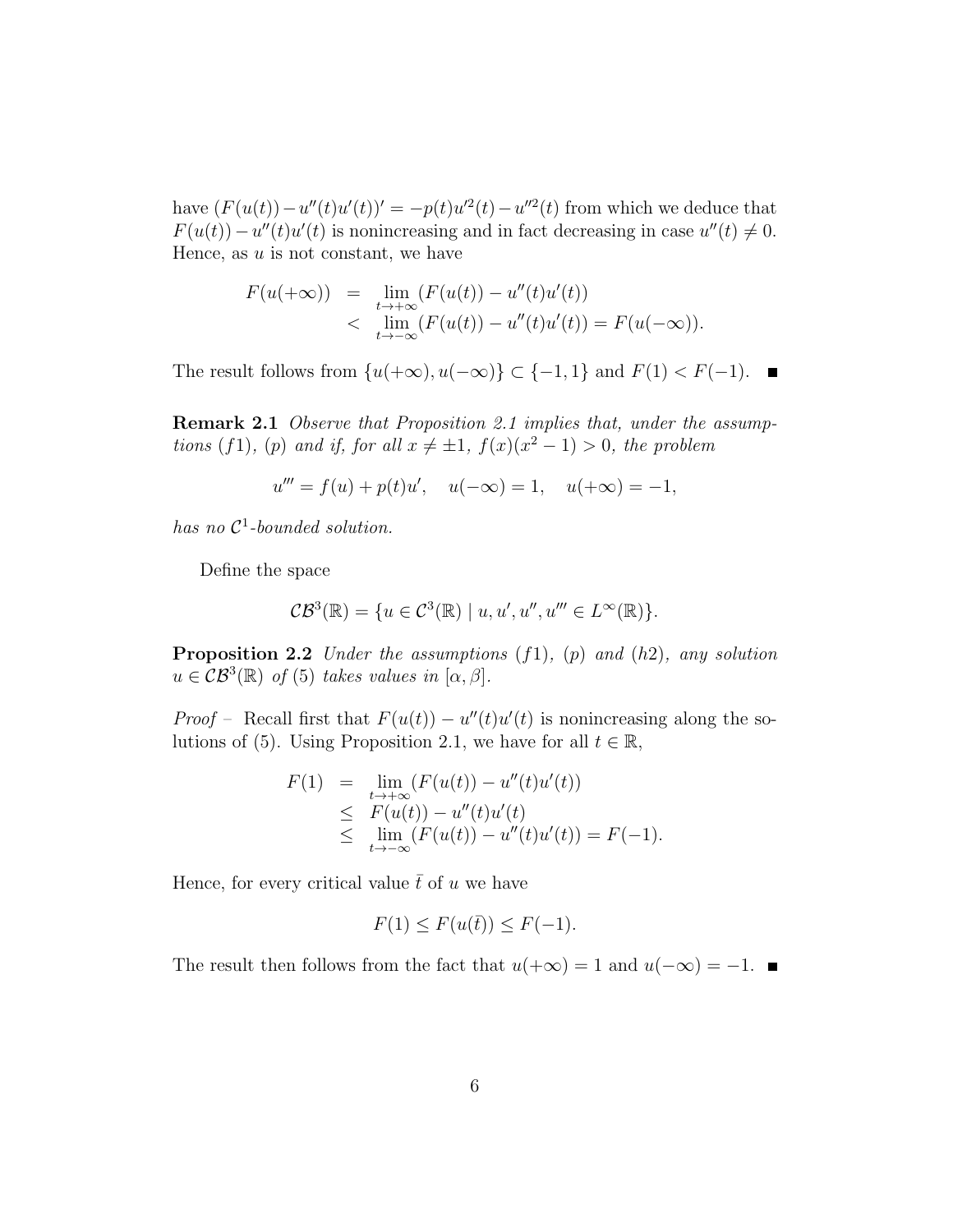**Remark 2.2** Suppose that in addition to  $(f_1)$ , there exists  $c > 0$  such that  $f(u)(u-1) \ge c(u-1)^2$  for all  $u > 0$  (this is in particular true for  $f(u) =$  $u^2-1$ ). Then it is easy to see that any bounded solution of  $u''' = f(u)$  belongs to an affine translate of the space  $H^2(\mathbb{R})$  (or we can write  $u \mp 1 \in H^2(\mathbb{R}^{\pm})$ ). In fact multiplying the equation by  $u - 1$  and integrating in [0, T] we see that the integral  $\int_0^T$ 0  $f(u(s))(u(s)-1)$  ds is bounded independently of  $T > 0$ . This implies that  $\int_{-\infty}^{\infty}$ 0  $f(u(s))(u(s)-1)$  ds exists and by the above condition

$$
\int_0^\infty (u(s)-1)^2 ds < \infty.
$$

 $As \int_{-\infty}^{\infty}$ 0  $u''^2(s)$  ds  $\lt \infty$  the conclusion follows from standard interpolation.

## 3 A boundary value problem in the half-line: bounded solutions yielding odd heteroclinics under symmetry

To solve  $(5)$  in case f and p are even it is enough to find a solution of the boundary value problem

$$
u''' = f(u) + p(t)u', \quad u(0) = u''(0) = 0, \quad u(+\infty) = 1.
$$
 (1)

Indeed, if u is a solution of (1) then the odd extension of u solves  $(5)$ .

To solve (1), using Proposition 2.1, we consider the approximated problem in a finite interval [0, n],  $n \in \mathbb{N}$ ,

$$
u''' = f(u) + p(t)u', \quad u(0) = u''(0) = 0, \quad u'(n) = 0.
$$
 (2)

**Lemma 3.1** Suppose that  $f : \mathbb{R} \to \mathbb{R}$  and  $p : \mathbb{R} \to \mathbb{R}$  satisfy conditions (f1), (p), (h1). Then for each  $n \in \mathbb{N}$ , there exists a solution  $u_n$  of (2) with  $0 \le u_n \le N_0$  on  $[0, n]$ , where  $N_0$  is given by  $(h1)$ .

Proof – We divide the proof into several steps.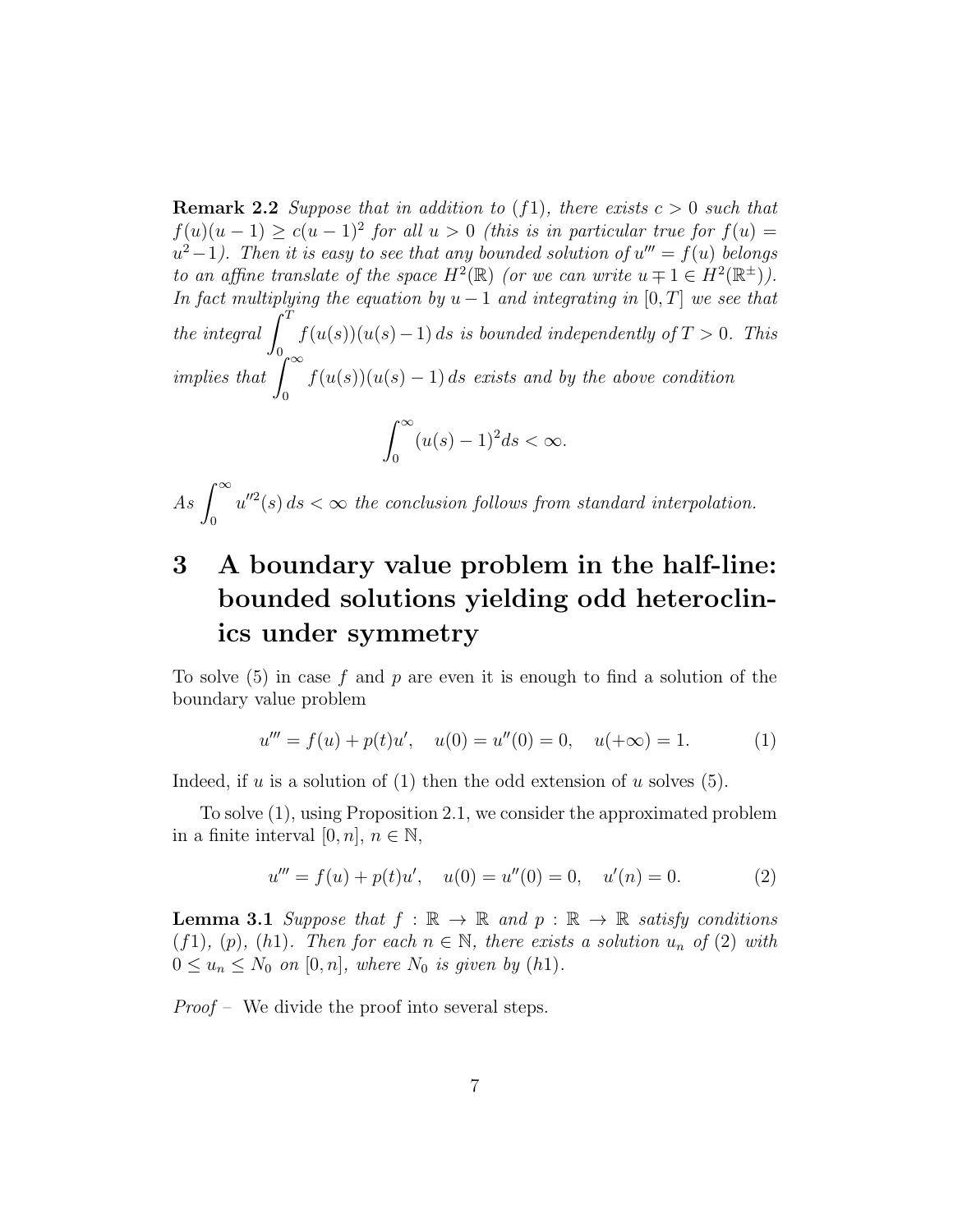Step 1.- The modified problem. We define the function  $f^* : \mathbb{R} \to \mathbb{R}$  as

$$
f^*(u) = \begin{cases} f(N_0), & \text{if } u > N_0, \\ f(u), & \text{if } u \in [0, N_0], \\ f(0), & \text{if } u < 0, \end{cases}
$$

and consider the modified problem

$$
u''' = f^*(u) + p(t)u', \quad u(0) = u''(0) = 0, \quad u'(n) = 0.
$$
 (3)

Step 2.- Reduction to a fixed point problem. *Claim.* - For each  $h \in \mathcal{C}([0,n])$ , the linear problem

$$
u''' - p(t)u' = h(t), \quad u(0) = u''(0) = 0, \quad u'(n) = 0,
$$
 (4)

has a unique solution. As is well known, it is sufficient to prove that the problem

$$
u''' - p(t)u' = 0, \quad u(0) = u''(0) = 0, \quad u'(n) = 0,
$$
\n(5)

has only the trivial solution. In fact, if  $(5)$  has a nontrivial solution, let  $v = u'$ . Then v satisfies

$$
v'' - p(t)v = 0, \quad v'(0) = 0, \quad v(n) = 0.
$$

Multiplying the equation by  $v$  and integrating, we have

$$
\int_0^n (v'^2(t) + p(t)v^2(t)) dt = 0.
$$

This implies that  $v' \equiv 0$  and as  $v(n) = 0$  we obtain  $v \equiv 0$ , i.e.  $u' \equiv 0$ . Since  $u(0) = 0$ , it follows that  $u \equiv 0$ .

By the above claim, we can define the solution operator  $K : \mathcal{C}([0,n]) \to$  $\mathcal{C}([0,n])$  corresponding to (4). Then let  $S : \mathcal{C}([0,n]) \to \mathcal{C}([0,n])$  be given by

$$
Su = K(f^*(u)).
$$

It is clear that  $S$  is a completely continuous operator and that  $u$  is a solution of  $(3)$  if and only if u is a fixed point of S. In order to obtain a fixed point we consider the homotopy

$$
u = K(\lambda f^*(u)), \quad \lambda \in [0, 1], \tag{6}
$$

which is equivalent to the problem

$$
u''' = \lambda f^*(u) + p(t)u', \quad u(0) = u''(0) = 0, \quad u'(n) = 0. \tag{7}
$$

Step 3.- A priori estimates.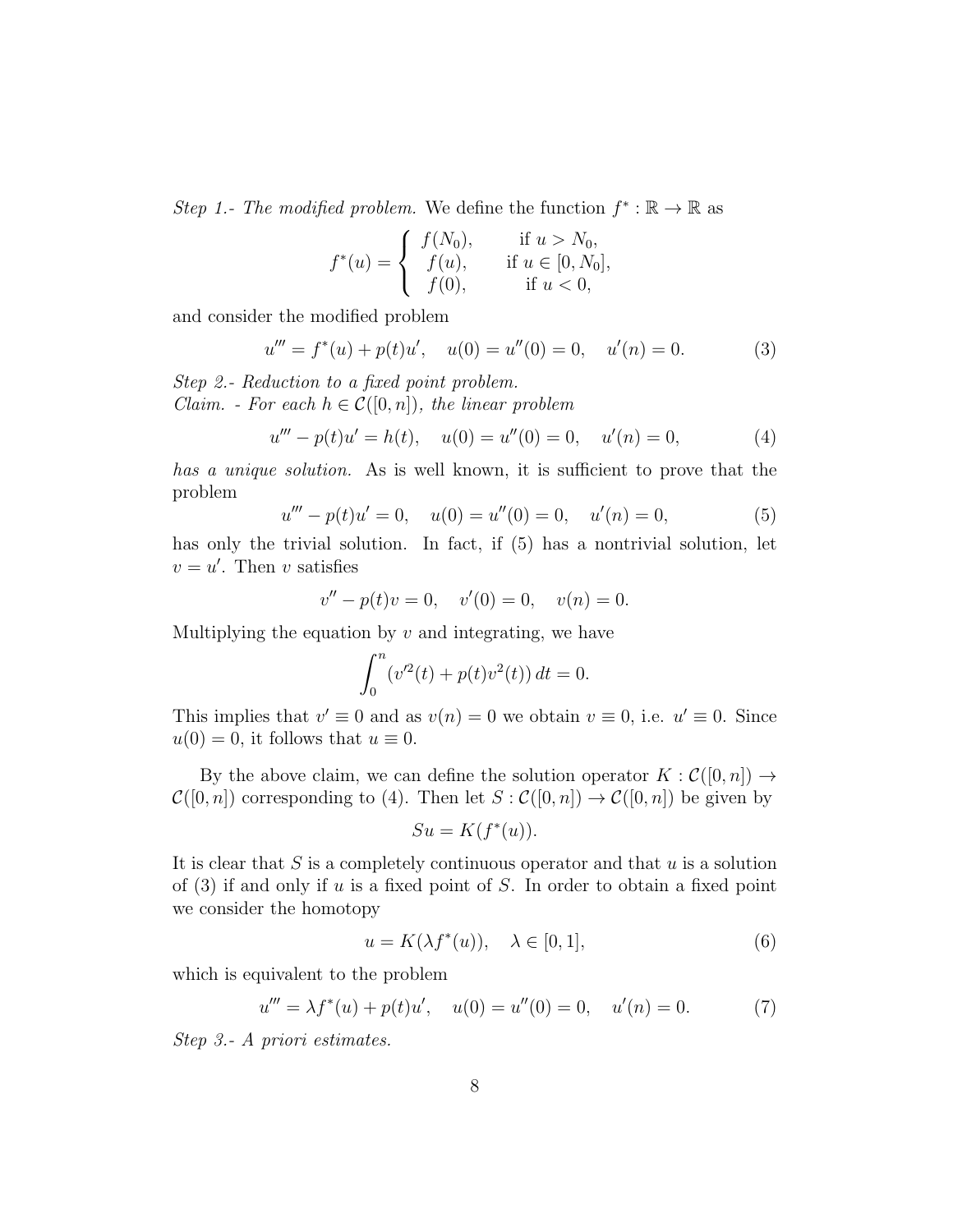*Claim 1. For all*  $\lambda \in [0,1]$ , any solution of (7) is nonnegative on  $[0,n]$ . Let  $u$  be a solution of  $(7)$ .

Case 1.  $\lambda = 0$ . As in Step 2 above, we know that the solution of

$$
u''' = p(t)u',
$$
  $u(0) = u''(0) = 0,$   $u'(n) = 0.$ 

is  $u \equiv 0$ .

Case 2.  $\lambda \in ]0,1]$ . Assume by contradiction that u takes negative values. Then the boundary conditions imply that for some  $t_1 < t_2$  we have  $u(t_1) =$ 0, and  $u(t) < 0$  for all  $t \in ]t_1, t_2[, u'(t_2) = 0$  and  $\forall t \in ]t_1, t_2[, u'(t) < 0.$ Otherwise  $t_1$  would be an accumulation point of critical points of  $u$ , implying  $0 = u'''(t_1) - p(t_1)u'(t_1) = \lambda f(0) < 0$ , a contradiction. Now we have, for some  $t \in ]t_1, t_2[,$ 

$$
0 = u'(t_2) = u'(t_1) + u''(t_1)(t_2 - t_1) + [\lambda f^*(u(t)) + p(t)u'(t)] \frac{(t_2 - t_1)^2}{2}.
$$

Since  $\lambda f^*(u(t)) + p(t)u'(t) \leq \lambda f(0) < 0$  and  $u'(t_1) \leq 0$  then  $u''(t_1) > 0$  and hence  $t_1 > 0$ . Multiplying the equation (7) by u' and integrating by parts between  $0$  and  $t_1$  we obtain the contradiction

$$
0 > u'(t_1)u''(t_1) - \int_0^{t_1} u''^2(s)ds
$$
  
= 
$$
\int_0^{t_1} \lambda f^*(u(s))u'(s)ds + \int_0^{t_1} p(s)u'^2(s) ds = \int_0^{t_1} p(s)u'^2(s) ds \ge 0.
$$

*Claim 2. For any*  $n \in \mathbb{N}$ ,  $\lambda \in [0, 1]$  and any solution u of (7) we have,

for all  $t \in [0, n]$ ,  $|u(t)| \leq N_0$ .

By Claim 1 we have that  $u(t) \geq 0$  for all  $t \in [0, n]$ . Let a solution u of (7) attain a positive maximum at some point  $t_0 \in ]0, n]$ . This implies in particular that  $\lambda \neq 0$ . Now, multiplying (7) by u' and integrating in [0, t<sub>0</sub>], we have

$$
0 \geq -\int_0^{t_0} u''^2(s)ds - \int_0^{t_0} p(s)u'^2(s)ds = \lambda F^*(u(t_0)),
$$

with  $F^*(u) = \int^u$ 0  $f^*(s)$  ds. Hence by assumption  $(h1)$  and construction, we obtain that  $0 \le u(t) \le N_0$ .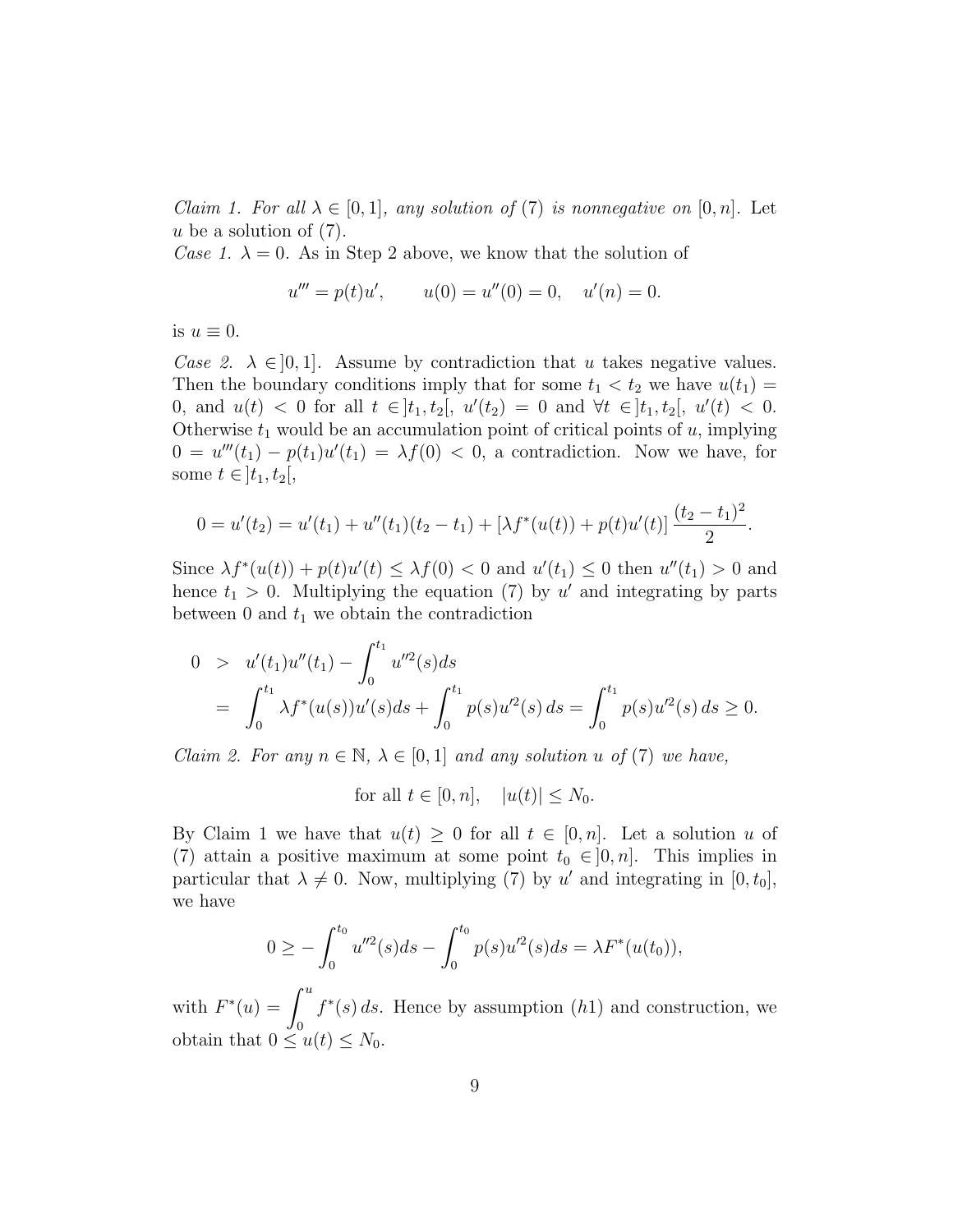Step 4.- Conclusion.

By standard results of Leray-Schauder degree theory the equation (6) has a solution u for  $\lambda = 1$  which is a solution of (3). Moreover by Claims 1 and 2 we have that  $0 \le u \le N_0$  and hence it is also a solution of (2).

**Remark 3.1** We do not use the all strength of  $(h1)$ . We just used the fact that  $f(0) < 0$  and there exists  $N_0 > 0$  such that  $F(N_0) \geq 0$ . In that case, without loss of generality, we can assume  $f(N_0) \geq 0$ .

**Lemma 3.2** Under the assumptions of Lemma 3.1, there exists a number  $K > 0$  with the property that, for all  $n \in \mathbb{N}$ ,

$$
||u_n||_{\mathcal{C}^3([0,n])} \leq K.
$$

*Proof* – We first show that  $||u_n''||_{L^2(0,n)}$  is bounded independently of n. Indeed, multiplying the equation in (2) by  $u'_n$  and integrating by parts between 0 and n, using the boundary conditions we obtain

$$
\int_0^n u_n''^2(s)ds = -\int_0^n f(u_n(s))u_n'(s)ds - \int_0^n p(s)u_n'^2(s)ds \le -\min_{[0,N_0]} F.
$$

Let us extend  $u_n$  to  $[0, +\infty]$  with the constant value  $u_n(n)$  in  $[n, +\infty]$ , and define  $v_n$  as the odd extension of  $u_n$  to R. Then  $v_n \in C^1(\mathbb{R})$  and by the Gagliardo-Nirenberg's interpolation inequality  $[10]$ , there is a constant C such that

$$
||v_n'||_{\mathcal{C}(\mathbb{R})} \leq C ||v_n''||_{L^2(\mathbb{R})}^{2/3} ||v_n||_{\mathcal{C}(\mathbb{R})}^{1/3}.
$$

Since

$$
||v'_n||_{\mathcal{C}(\mathbb{R})} = ||u'_n||_{\mathcal{C}([0,n])}, \quad ||v''_n||_{L^2(\mathbb{R})} = 2||u''_n||_{L^2(0,n)}, \quad ||v_n||_{\mathcal{C}(\mathbb{R})} = ||u_n||_{\mathcal{C}([0,n])},
$$

we infer

$$
\sup_n \|u_n'\|_{\mathcal C([0,n])}<\infty
$$

and the differential equation yields

$$
\sup_n \|u_n''' \|_{\mathcal{C}([0,n])} < \infty.
$$

The conclusion now follows from standard interpolation.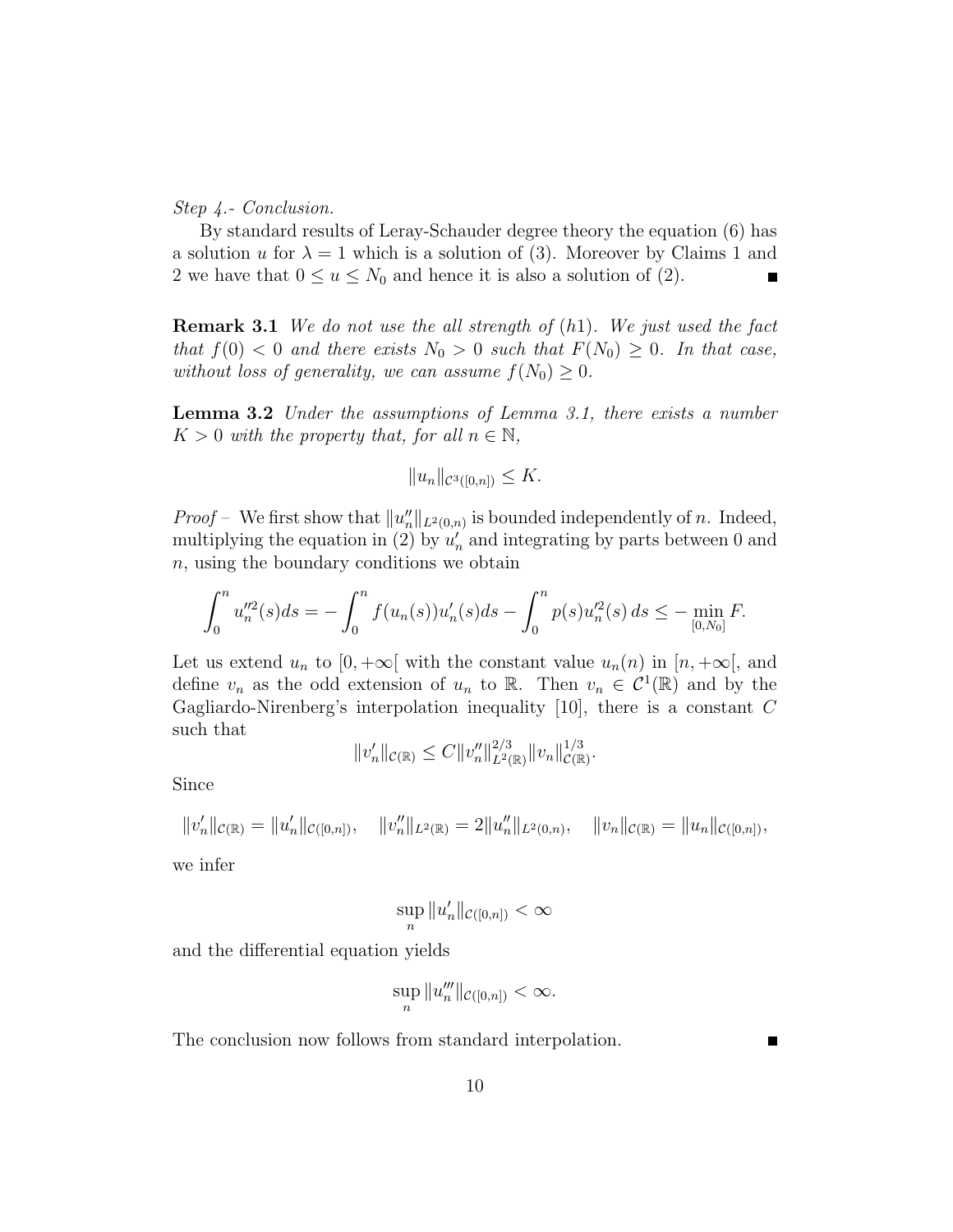**Proposition 3.3** Assume hypotheses  $(f1)$ ,  $(p)$ ,  $(h1)$ . Then the boundary value problem (1) has a solution  $u \in C^3([0, +\infty[)$  which is nonnegative on  $[0, +\infty[$  and such that u', u'' and u''' are bounded in  $\mathbb{R}^+$ .

*Proof –* By Lemmas 3.1 and 3.2 we have that, for each  $n \in \mathbb{N}$ , the equation  $u''' = f(u) + p(t)u'$  has a solution  $u_n$  defined in [0, n],  $u_n(0) = u''_n(0) = 0$ ,  $0 \le u_n \le N_0$  and  $u'_n$ ,  $u''_n$  and  $u'''_n$  are bounded by a constant  $M > 0$  which is independent of  $n \in \mathbb{N}$ . Then using Ascoli's theorem and the Cantor diagonal process we can select a sequence of values of  $n_k \to \infty$  and  $u \in C^3([0, +\infty[)$ so that for any  $a > 0$  we have that  $u_{n_k}$  converges to u in  $\mathcal{C}^3([0, a])$  and u solves  $u''' = f(u) + p(t)u'$  and satisfies the boundary conditions at  $t = 0$ . As  $u(0) = 0$ , u is not a constant solution and by the arguments in the proof of Proposition 2.1, u satisfies the boundary condition at infinity as well.

Extending any solution of (1) by oddness, the last proposition implies

**Theorem 3.4** Assume that hypotheses  $(f1)$ ,  $(p)$ ,  $(h1)$ ,  $(s)$  and  $(s')$  hold. Then (5) has a odd solution  $u \in \mathcal{CB}^3(\mathbb{R})$  which nonnegative in  $]0, +\infty[$  and satisfies

$$
u'(\pm \infty) = u''(\pm \infty) = u'''(\pm \infty) = 0.
$$

**Remark 3.2** The function  $F(u) - u'u''$  plays the role of a Liapunov function for the equation  $u''' = f(u) + p(t)u'$ . In fact in the case where p is constant and we have uniqueness of the Cauchy problem, for instance when f is locally Lipschitz-continuous, we can obtain a proof of the Theorem 3.4 using that the Liapunov function is strictly decreasing along the nonconstant solutions and the La Salle invariance principle [13].

Moreover the existence of the Liapunov function may be used to see that the problem

$$
u''' = f(u), \ u(-\infty) = -1, \ u(+\infty) = 1,
$$

has no solution if f is a continuous odd function with  $f(1) = 0$ .

## 4 The non-symmetric problem

If we drop the assumptions of symmetry  $(s)$  and  $(s')$  the existence of heteroclinics of (5) becomes considerably more complicated.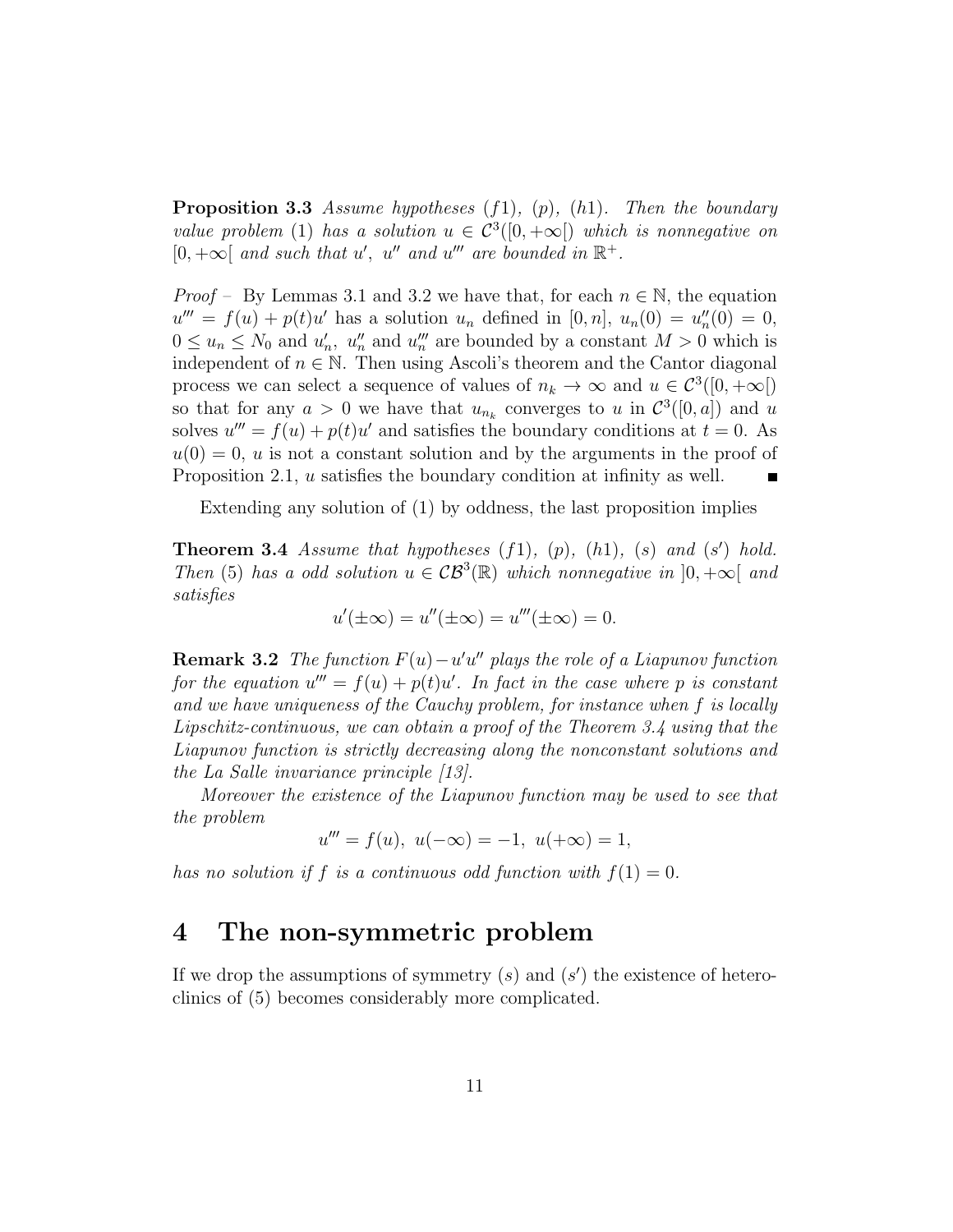**Theorem 4.1** Assume that hypotheses  $(f1)$ ,  $(p)$  and  $(h2)$  hold. Then  $(5)$ has a solution  $u \in \mathcal{CB}^3(\mathbb{R})$  which satisfies

$$
u'(\pm \infty) = u''(\pm \infty) = u'''(\pm \infty) = 0.
$$

*Proof* – As in the symmetric case, to solve  $(5)$  we start with an approximated problem in a finite interval  $[-n, n], n \in \mathbb{N}$ ,

$$
u''' = f(u) + p(t)u', \quad u'(-n) = 0, \quad u(0) = 0, \quad u'(n) = 0.
$$
 (1)

and we prove the equivalent of Lemma 3.1 for this problem, i.e., for all  $n \in \mathbb{N}$ , there exists a solution  $u_n$  of (1) with, for all  $t \in [-n, n]$ ,  $\alpha < u(t) < \beta$  where  $\alpha$  and  $\beta$  are given by  $(h2)$ .

We divide the proof into several steps.

Step 1.- The modified problem. We define the functions  $f_+, f_- : [-n, n] \times \mathbb{R} \to$ R by

$$
f_{+}(u) = \begin{cases} f(\beta), & \text{if } u > \beta, \\ f(u), & \text{if } u \in [-1, \beta], \\ 0, & \text{if } u < -1, \end{cases} \qquad f_{-}(u) = \begin{cases} 0, & \text{if } u > 1, \\ f(u), & \text{if } u \in [\alpha, 1], \\ f(\alpha), & \text{if } u < \alpha. \end{cases}
$$

and we set

$$
f^*(t, u) = \begin{cases} f_+(u), & \text{if } t \ge 0, \\ f_-(u), & \text{if } t < 0. \end{cases}
$$

Consider then the modified problem

$$
u''' = f^*(t, u) + p(t)u', \quad u'(-n) = 0, \quad u(0) = 0, \quad u'(n) = 0.
$$
 (2)

Step 2.- Reduction to a fixed point problem.

*Claim.* - For each  $h \in \mathcal{C}([-n, n])$ , the linear problem

$$
u''' - p(t)u' = h(t), \quad u'(-n) = 0, \quad u(0) = 0, \quad u'(n) = 0,
$$
 (3)

has a unique solution. The proof follows as in Lemma 3.1.

By the above claim, we can define the solution operator  $K : \mathcal{C}([-n, n]) \to$  $\mathcal{C}([-n, n])$  corresponding to (3). Let

$$
\Omega = \{ u \in C([-n, n]) \mid u(-n) < 1 \text{ and } u(n) > -1 \text{ and, } \forall t \in [-n, n], \ \alpha < u(t) < \beta \}.
$$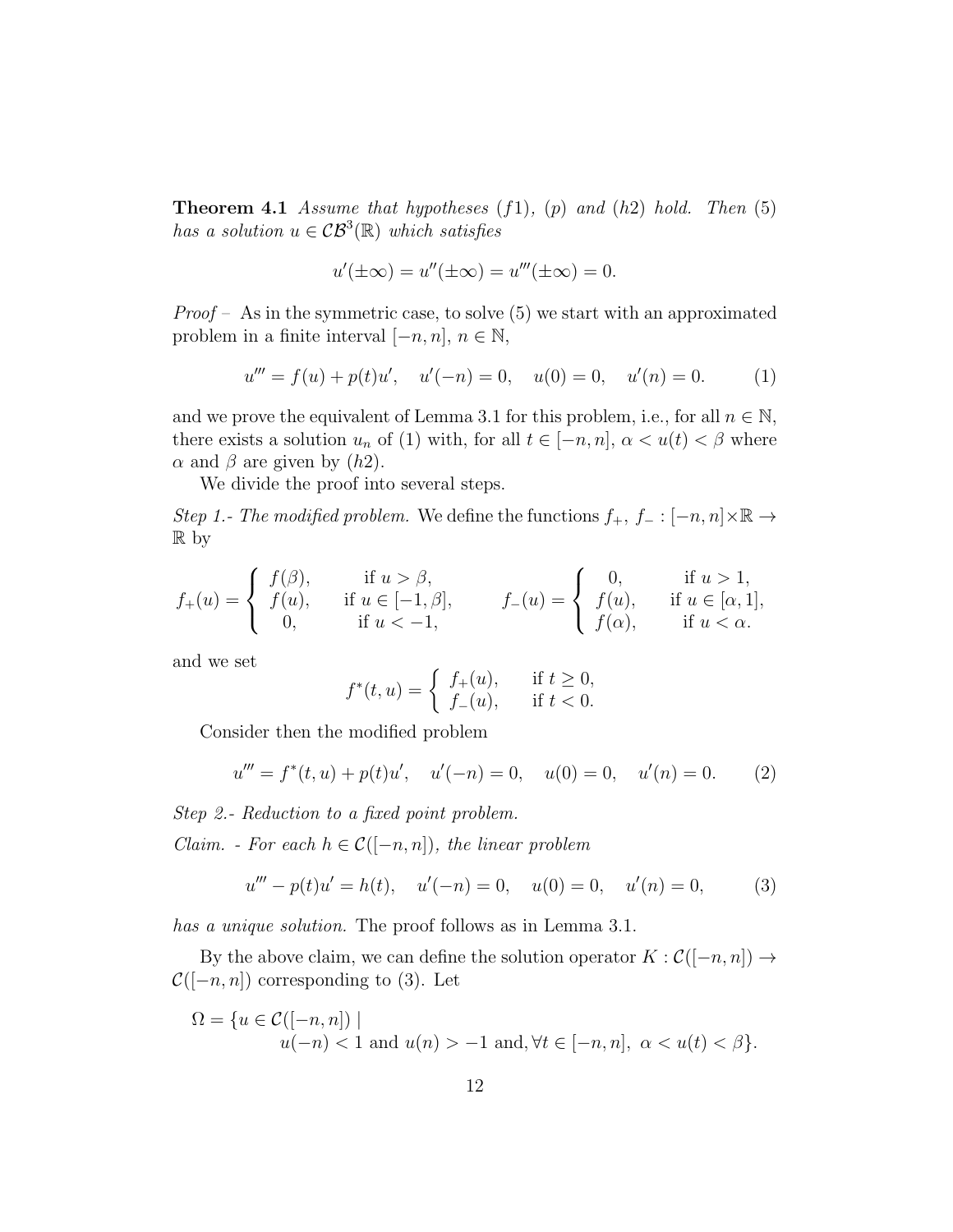Then let  $S : \overline{\Omega} \to \mathcal{C}([-n, n])$  be given by

$$
Su = K(f^*(t, u)).
$$

It is clear that  $S$  is a completely continuous operator and that  $u$  is a solution of  $(2)$  if and only if u is a fixed point of S. In order to obtain a fixed point we consider the homotopy

$$
u = K(\lambda f^*(t, u)), \quad \lambda \in [0, 1], \tag{4}
$$

which is equivalent to the problem

$$
u''' = \lambda f^*(t, u) + p(t)u', \quad u'(-n) = 0, \quad u(0) = 0, \quad u'(n) = 0.
$$
 (5)

Step 3.- A priori estimates. Let us prove that, for all  $\lambda \in [0,1]$ , there is no solution of (5) on  $\partial\Omega$ .

Claim 1 - For  $\lambda = 0$ , the solution u of (5) is in  $\Omega$ . In fact it is easy to observe that  $u \equiv 0$  and hence  $u \in \Omega$ .

Claim 2 - For  $\lambda \in [0,1]$  and u a solution of (5) with  $u(-n) < 1$  and  $u(n) >$ −1, we have,  $\forall t \in [0, n], -1 < u(t) < \beta$  and,  $\forall t \in [-n, 0], \alpha < u(t) < 1$ . In case  $u$  is constant, the result is trivial, so we can assume that  $u$  is not constant. Let  $F_+(u) = \int^u$  $\boldsymbol{0}$  $f_{+}(s) ds$  and  $F_{-}(u) = \int^{u}$  $\mathbf{0}$  $f_-(s) ds$ . Observe that, if u is a solution of (5), then  $f^*(\cdot, u(\cdot))$  is continuous in  $[-n, n]$  and therefore  $u \in \mathcal{C}^3([-n,n])$ . Then

$$
\frac{d}{dt}[\lambda F_+(u(t)) - u'(t)u''(t)] = -u''^2(t) - p(t)u'^2(t), \text{ for } t \in [0, n],
$$
  

$$
\frac{d}{dt}[\lambda F_-(u(t)) - u'(t)u''(t)] = -u''^2(t) - p(t)u'^2(t), \text{ for } t \in [-n, 0].
$$

Since the solution is not constant and  $F_+(u(0)) = 0 = F_-(u(0))$ , these inequalities yield

$$
F_{+}(u(n)) < F_{-}(u(-n)).\tag{6}
$$

Now the behaviour of  $F_+$  and  $F_-\$  immediately implies  $u(n) \in ]-1, \beta[$  and  $u(-n) \in [\alpha,1]$ . Hence for all  $t \in [0,n]$ ,  $-1 < u(t) < \beta$ : otherwise suppose  $\min_{0 \le t \le n} u(t) = u(t_0) \le -1$ . Then  $t_0 \in ]0, n[, u'(t_0) = 0$  and by the same argument  $F_+(u(t_0)) < F_-(u(-n))$ , a contradiction. A similar argument proves that  $\max_{0 \leq t \leq n} u(t) \geq \beta$  cannot hold. We proceed in the same way to show that for all  $t \in [-n, 0], \alpha < u(t) < 1.$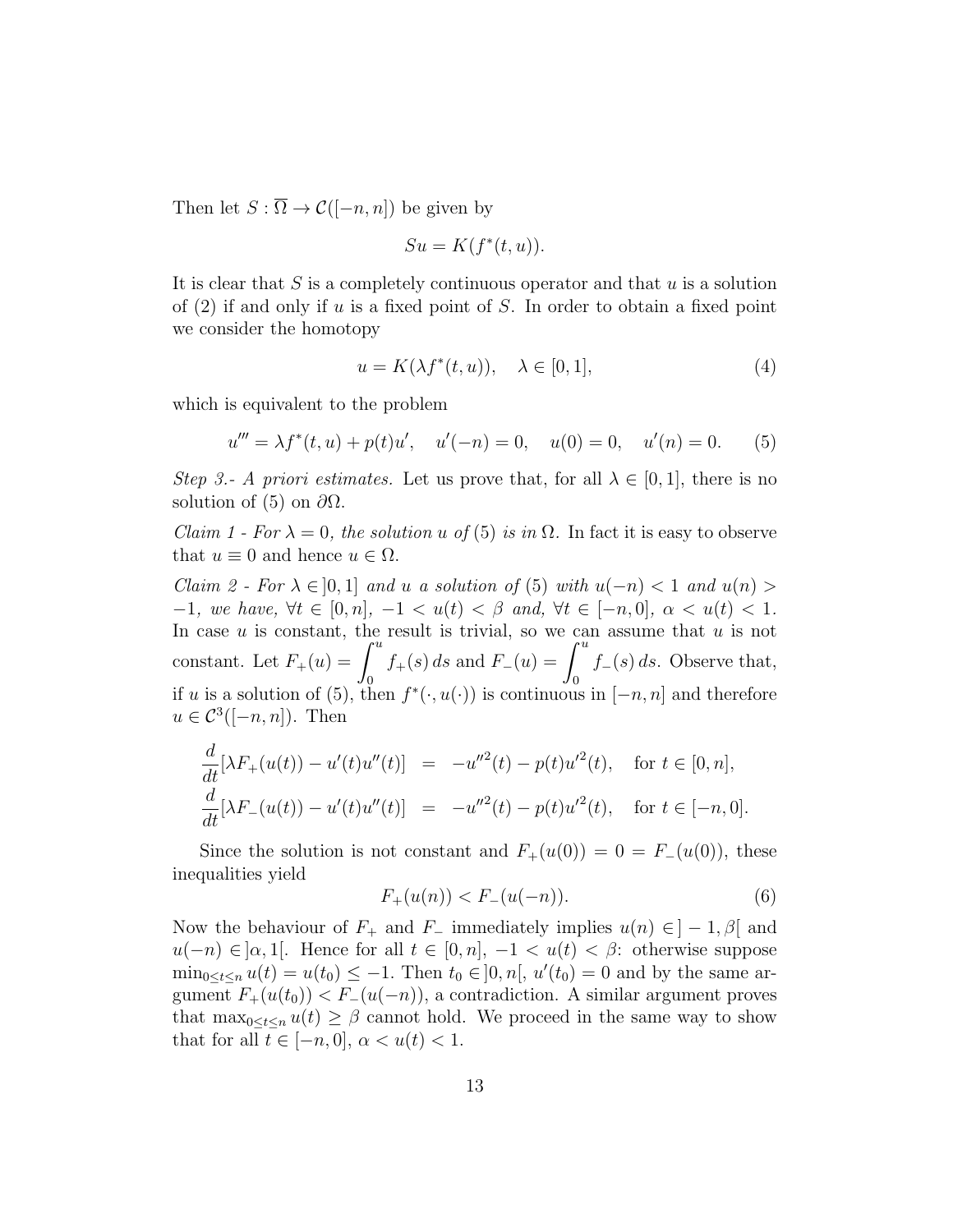Claim 3 - For  $\lambda \in [0,1]$ , there is no solution of (5) on  $\partial \Omega$ . Otherwise, by Claim 2, we have a solution u with either  $u(-n) = 1$  or  $u(n) = -1$ . If we have a solution u with  $u(-n) = 1$ , then, by (6) again, we have  $F_+(u(n)) < F_-(1)$ which contradicts the fact that min  $F_+ = F_-(1)$ . In the same way, if we have a solution u with  $u(n) = -1$ , we find a similar contradiction.

### Step 4.- Conclusion of the proof.

By standard results of Leray-Schauder degree theory, the equation (4) has a solution  $u \in \Omega$  for  $\lambda = 1$  which is a solution of (2) and hence also a solution of (1) by Claim 2.

We have seen that, for all  $n$ ,

$$
||u_n||_{\mathcal{C}([-n,n])} \leq \max\{|\alpha|, \beta\}.
$$

As in the proof of Lemma 3.2, we deduce

$$
||u''||_{L^{2}(-n,n)}^{2} \leq ||u''||_{L^{2}(-n,n)}^{2} + \int_{-n}^{n} p(t)u'^{2}(t) dt
$$
  
=  $F(u(-n)) - F(u(n)) \leq 2 \max_{[\alpha,\beta]} |F(u)|.$  (7)

Define  $v_n$  as the extension of  $u_n$  to R such that,  $\forall t \leq -n$ ,  $v_n(t) = u_n(-n)$ and,  $\forall t \geq n$ ,  $v_n(t) = u_n(n)$ . Then  $v_n \in C^1(\mathbb{R})$  and, as in Lemma 3.2, the Gagliardo-Nirenberg inequality yields the boundedness of  $||v_n'||_{\mathcal{C}(\mathbb{R})} =$  $||u'_n||_{\mathcal{C}([-n,n])}$ . The proof then concludes as in Section 3.

Remark 4.1 Theorem 4.1 extends to the non autonomous case [9, Theorem  $0, 8$  and  $6,$  Theorem 5.2. Even for the autonomous case our theorem improves the previous ones since we do not impose to the function  $f$  to be  $\mathcal{C}^1$ or Lipschitz continuous.

### 5 Uniqueness of the kink solution

In the following result we prove that, under condition (h4), the solutions of (5) have a unique zero.

**Proposition 5.1** Suppose that f and p satisfy conditions  $(f1)$ ,  $(p)$  and  $(h4)$ . Then every solution  $u \in \mathcal{CB}^3(\mathbb{R})$  of (5) has a unique zero  $t_0$  and  $\forall t \in \mathbb{R} \setminus \{t_0\}$ ,  $u(t)(t-t_0) > 0.$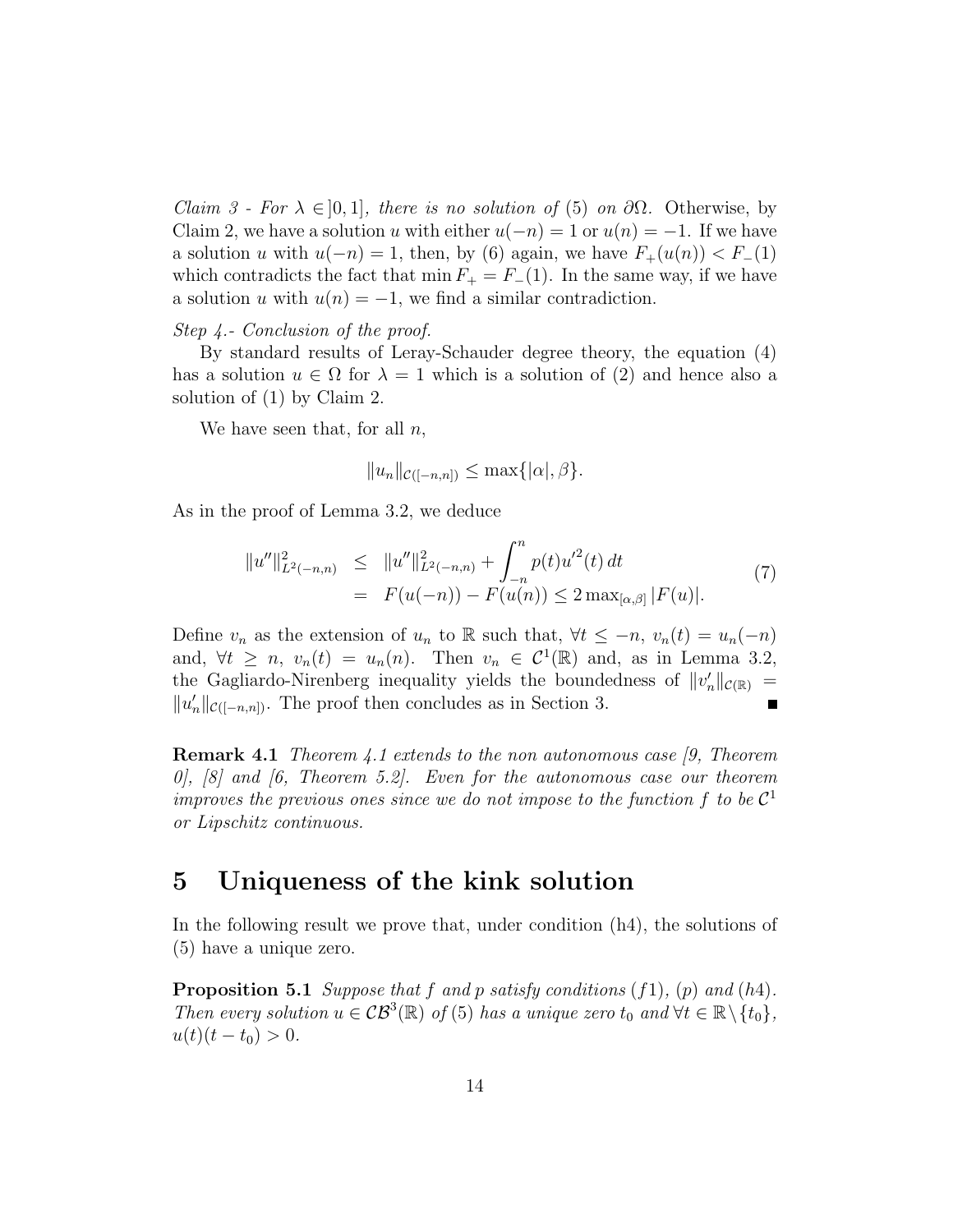*Proof* – Observe that, by Proposition 2.1, every solution  $u \in \mathcal{CB}^3(\mathbb{R})$  of (5) satisfies  $u'(+\infty) = u''(+\infty) = 0$  and, by Proposition 2.2, for all  $t \in \mathbb{R}$ ,  $u(t) \in [\alpha, \beta]$ . Moreover, by assumptions, for all  $x \in [\alpha, 0], \ \int^0$ x  $F(r) dr > 0$ and, for all  $x \in [0, \beta]$ ,  $\int^x$ 0  $F(r) dr < 0$ . Let us prove that, if u is a solution of (5) such that  $u(t_0) = 0$ , it satisfies  $u'(t_0) > 0$  and hence a solution of (5) has a single zero. Assume by contradiction that  $u'(t_0) \leq 0$ .

Case 1.  $u''(t_0) \leq 0$ . As  $u(t_0) = 0$ ,  $u'(t_0) \leq 0$ ,  $u''(t_0) \leq 0$  and  $u'''(t_0) = 0$  $f(0) + p(t_0)u'(t_0) < 0$ , we have that  $u'(t)$  is negative for values of t close to t<sub>0</sub>. Define  $t_1 = \sup\{t > t_0 \mid \forall s \in [t_0, t[, u'(s) < 0\}$ . As  $u(+\infty) = 1$ , we have  $t_1 < +\infty$ ,  $u'(t_1) = 0$  and  $u'(t) < 0$  on  $]t_0, t_1[$ .

As  $F(u(t)) - u'(t)u''(t)$  is nonincreasing along the solutions of (5), for  $t \geq t_0$ ,

$$
F(u(t)) - u'(t)u''(t) \le -u'(t_0)u''(t_0) \le 0.
$$

Hence, we have

$$
0 \leq \int_{t_0}^{t_1} \left[ F(u(t))u'(t) - u'^2(t)u''(t) \right] dt = - \int_{u(t_1)}^{0} F(r) dr + \frac{u'^3(t_0)}{3}.
$$

It follows that

$$
\int_{u(t_1)}^0 F(r) dr \le \frac{u'^3(t_0)}{3} \le 0,
$$

which contradicts  $u(t_1) \in [\alpha, 0]$  and  $\int^0$  $u(t_1)$  $F(r) dr > 0.$ 

Case 2.  $u''(t_0) > 0$ . This case is similar to the previous one considering  $u(t)$ for  $t < t_0$ .

Conclusion – We deduce from the two previous case that  $u'(t_0) > 0$  and hence u has a unique zero.

In the following theorem we prove the uniqueness of solution for (5) under slightly stronger assumptions than in previous sections.

**Theorem 5.2** Suppose that f and p satisfy conditions  $(f1)$ ,  $(p)$ ,  $(h3)$  and (h4). Then, for every  $t_0 \in \mathbb{R}$ , there exist  $A > 0$  and  $B \in \mathbb{R}$  such that, for every solution  $u \in \mathcal{CB}^3(\mathbb{R})$  of (5) such that  $u(t_0) = 0$ , we have  $u'(t_0) = A$ and  $u''(t_0) = B$ . Moreover the solution of (5) has a single zero.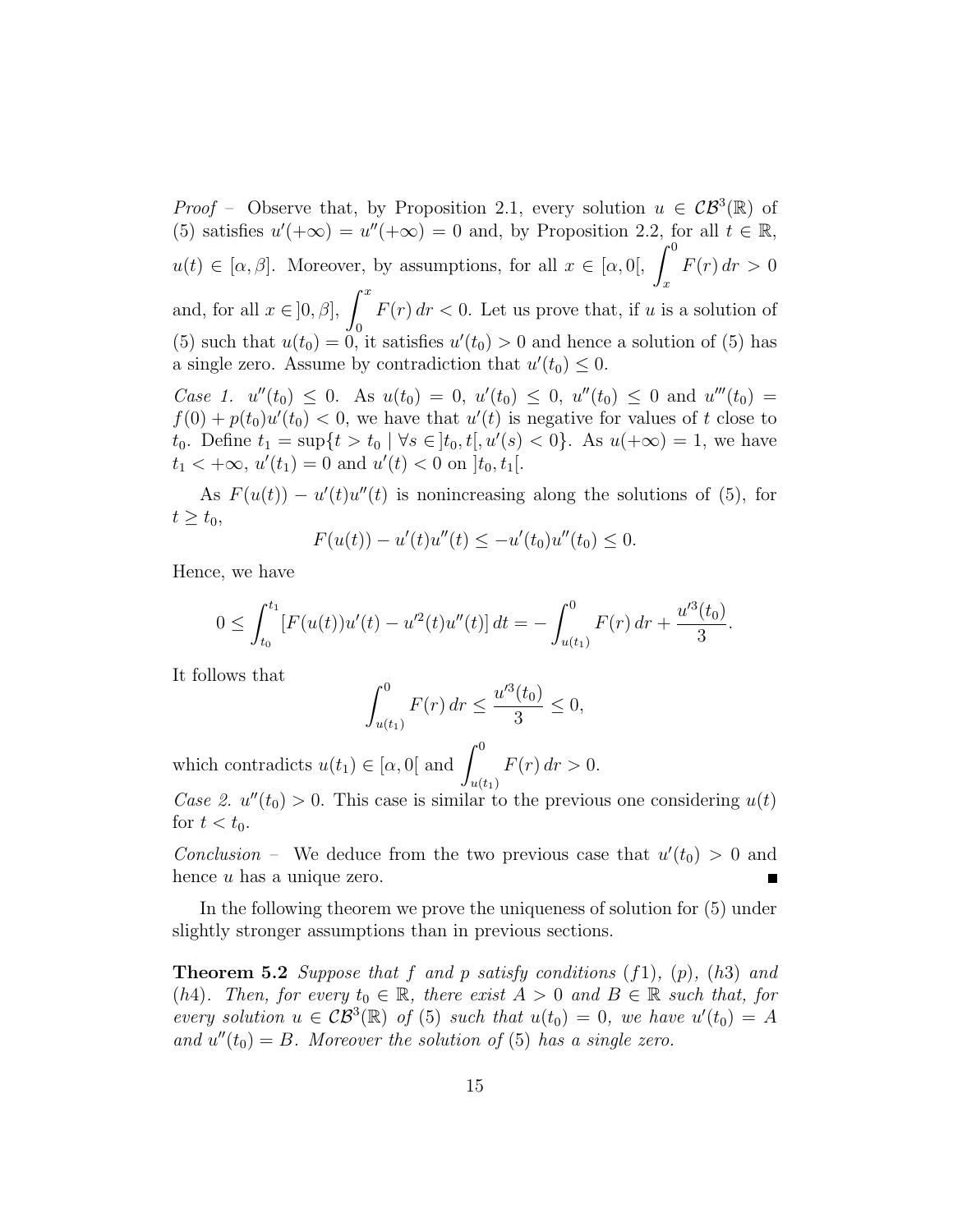If moreover f is locally Lipschitz on  $[\alpha, \beta]$ , then, for every  $t_0 \in \mathbb{R}$ , there exists at most one solution  $u \in \mathcal{CB}^3(\mathbb{R})$  of (5) such that  $u(t_0) = 0$ . Moreover u is positive in  $]t_0, \infty[$ , negative on  $] - \infty, t_0[$  and

$$
u'(\pm \infty) = u''(\pm \infty) = u'''(\pm \infty) = 0.
$$

*Proof* – Let  $t_0 \in \mathbb{R}$ .

Step 1 – There exists  $A \in \mathbb{R}$  such that every solution u of (5) such that  $u(t_0) = 0$  satisfies  $u'(t_0) = A$ . Otherwise, let  $u_1$  and  $u_2$  be two solutions with  $u_1(t_0) = u_2(t_0) = 0$  and  $u'_1(t_0) > u'_2(t_0)$ . Recall that, by Proposition 5.1, for every  $t \neq t_0$ , for  $i = 1, 2$  we have  $u_i(t)(t - t_0) > 0$ .

Let  $w = u_1 - u_2$  and observe that

$$
w''' = f(u_1) - f(u_2) + p(t)w',
$$
  
 
$$
w(t_0) = 0, \quad w'(t_0) > 0, \quad w(-\infty) = 0, \quad w(+\infty) = 0.
$$

It follows that for t close to  $t_0$ ,  $w'(t) > 0$  and since  $w(t_0) = w(-\infty) =$  $w(+\infty) = 0$ , there exists  $t_1 < t_0 < t_2$  such that  $w'(t) > 0$  on  $]t_1, t_2[$  and  $w'(t_1) = w'(t_2) = 0$ . Next as f is nondecreasing on  $\mathbb{R}^+$  and nonincreasing on  $\mathbb{R}^-$  and, for every  $t \neq t_0$ , for  $i = 1, 2$  we have  $u_i(t)(t - t_0) > 0$ , we have that  $z = w'$  satisfies

$$
z'' = f(u1) - f(u2) + p(t)z > 0, \text{ on } [t1, t2 [
$$
  
 
$$
z(t1) = z(t2) = 0, \quad z(t0) > 0,
$$

which contradicts the maximum principle.

Step 2 – There exists  $B \in \mathbb{R}$  such that every solution u of (5) such that  $u(t_0) = 0$  satisfies  $u''(t_0) = B$ . Otherwise, let  $u_1$  and  $u_2$  be two solutions with  $u_1(t_0) = u_2(t_0) = 0$  and  $u_1''(t_0) > u_2''(t_0)$ . By Step 1, we have  $u_1'(t_0) = u_2'(t_0)$ . As in Step 1, we observe that there exists  $t_2 > t_0$  such that  $w = u_1 - u_2$ satisfies

$$
w''' = f(u_1) - f(u_2) + p(t)w', \text{ on } [t_0, t_2[
$$
  

$$
w(t_0) = 0, \quad w'(t_0) = 0, \quad w''(t_0) > 0, \quad w'(t_2) = 0,
$$

and hence  $z = w'$  satisfies

$$
z'' = f(u_1) - f(u_2) + p(t)z > 0, \text{ on } [t_0, t_2[
$$
  

$$
z(t_0) = z(t_2) = 0, \quad z'(t_0) > 0,
$$

which contradicts the Hopf maximum principle.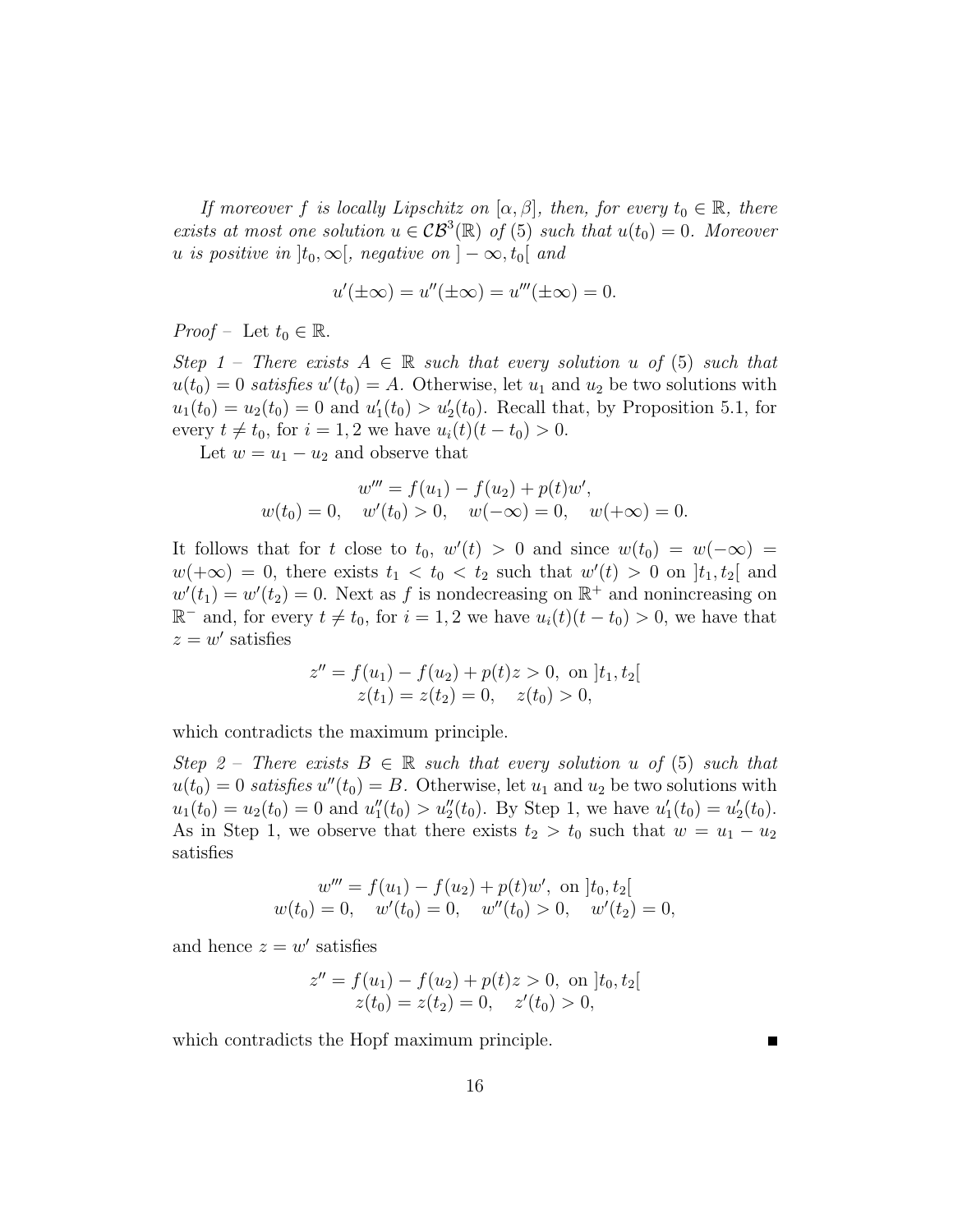Combining Theorems 4.1 and 5.2 we obtain the following result in the particular case where  $p$  is a constant.

**Theorem 5.3** Suppose that  $f : \mathbb{R} \to \mathbb{R}$  is locally Lipschitz on  $[\alpha, \beta]$  and satisfies  $(f1)$ ,  $(h3)$  and  $(h4)$ . In addition assume p is a nonnegative constant. Then (5) has a unique (up to translations) solution  $u \in \mathcal{CB}^3(\mathbb{R})$ . Moreover u has a unique simple zero and

$$
u'(\pm \infty) = u''(\pm \infty) = u'''(\pm \infty) = 0.
$$

In the symmetric case, we obtain the following result.

**Theorem 5.4** Suppose that  $f : \mathbb{R} \to \mathbb{R}$  is locally Lipschitz on  $[\alpha, \beta]$  and satisfies conditions  $(f1)$ ,  $(p)$ ,  $(h3)$  and  $(s)$ . Then there exists at most one solution  $u \in \mathcal{CB}^3(\mathbb{R})$  of (5) such that  $u(0) = 0$ .

If  $(s')$  is satisfied too, then the problem  $(5)$  has a unique solution u such that  $u(0) = 0$ . Moreover, u is odd, positive on  $[0, +\infty)$  and satisfies

$$
u'(\pm \infty) = u''(\pm \infty) = u'''(\pm \infty) = 0.
$$

*Proof* – We just have to prove that  $(h4)$  is satisfied. In that case, we conclude by Theorems 3.4 and 5.2. Let  $u_1$  be the positive zero of  $F$  and assume  $\int^\beta$ 0  $F(s) ds \geq 0$ . As F is convex on  $[0, \beta]$  and  $-F(1) = F(\beta) > 0$ , we have  $1 < \frac{1+\beta}{2} < u_1 < \beta$ . Hence, we obtain the contradiction

$$
\left| \int_{u_1}^{\beta} F(r) \, dr \ge \left| \int_0^{u_1} F(r) \, dr \right| > \left| \int_1^{u_1} F(r) \, dr \right| > \left| F(1) \right| \frac{\beta - 1}{4} > \int_{u_1}^{\beta} F(r) \, dr,
$$

which proves that  $\int^{\beta}$ 0  $F(s) ds > 0$ . The proof that  $\int^0$ α  $F(s) ds < 0$  is similar.

**Remark 5.1** Theorem 5.4 extends the uniqueness result in [12, Theorem] 3.8] to the nonautonomous case.

As an immediate consequence of the previous results we have the following one for the model problem.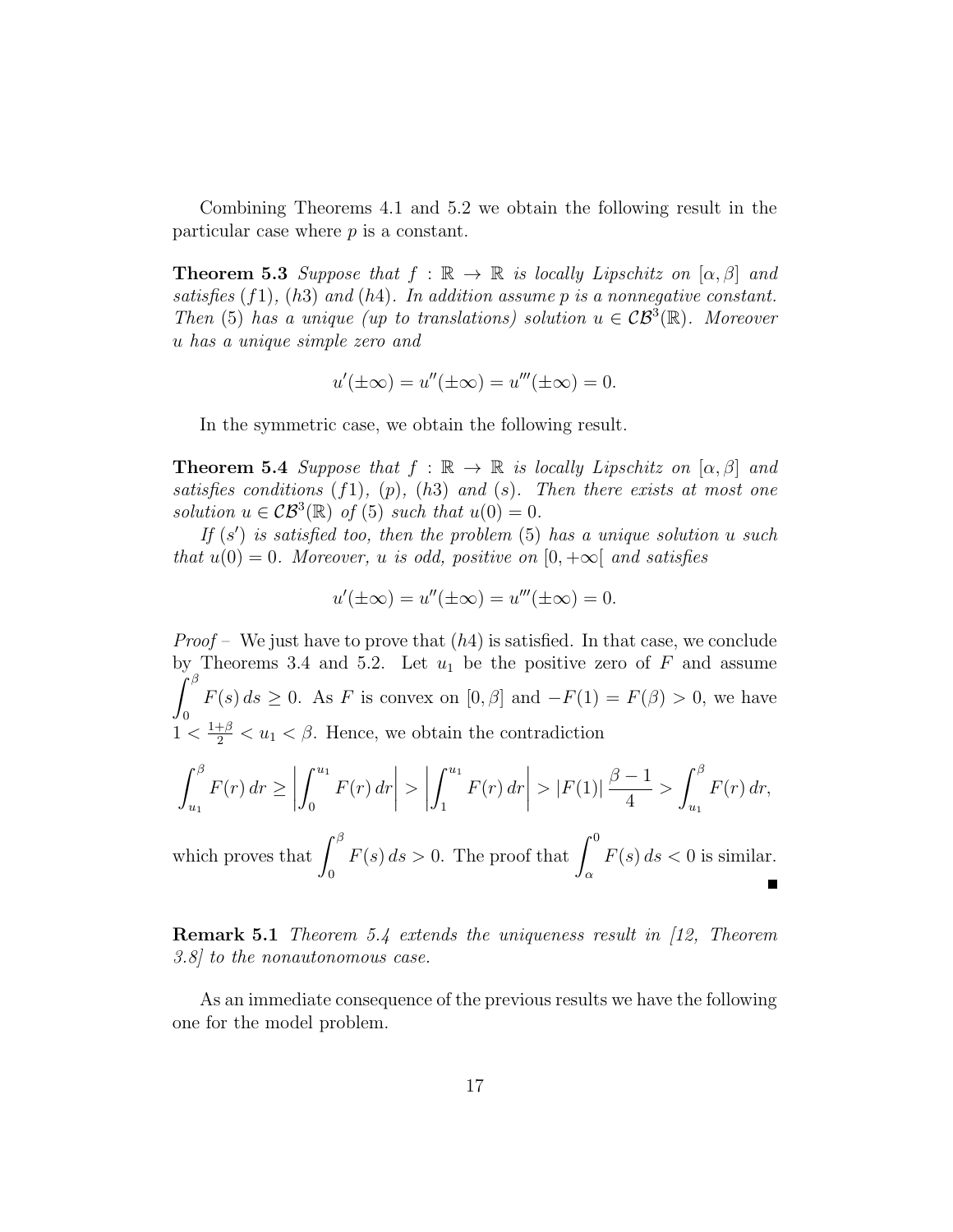Corollary 5.5 Consider the problem

$$
\lambda u''' = u^2 - 1, \quad u(-\infty) = -1, \quad u(+\infty) = 1. \tag{1}
$$

Then we have:

(i) For  $\lambda > 0$  there exists a unique solution  $u \in C^3(\mathbb{R})$  of (1) (up to translations). Moreover u has a unique simple zero, is odd around it, and

$$
u'(\pm \infty) = u''(\pm \infty) = u'''(\pm \infty) = 0.
$$

(*ii*)For  $\lambda < 0$  problem (1) has no solution.

## References

- [1] A. Bressan, Hyperbolic systems of conservation laws. The onedimensional Cauchy problem, Oxford Lecture Series in Mathematics and its Applications, 20, Oxford University Press, 2000.
- [2] D. Bonheure and L. Sanchez, Heteroclinic orbits for some classes of second and fourth order differential equations, Handbook of Differential Equations: Ordinary Differential Equations, vol. 3, A. Cañada, P. Drabek, A. Fonda, editors, Elsevier (2006).
- [3] C. Conley, Isolated invariant sets and the Morse index, C.B.M.S. 38, Amer. Math. Soc., Providence 1978.
- [4] I.M. Gel'fand, Some problems in the theory of quasi-linear equations, Uspehi Mat. Nauk 14 1959 no. 2 (86), 87–158.
- [5] N. Kopell and L.N. Howard, Bifurcations and trajectories joining critical points, Advances in Math. 18 (1975), 306-358.
- [6] V. Manukian and S. Schecter, Travelling waves for a thin liquid film with surfactant on an inclined plane, Nonlinearity 22 (2009), 85–122.
- [7] Ch.K. McCord, Uniqueness of connecting orbits in the equation  $Y^{(3)} =$  $Y^2 - 1$ , J. Math. Anal. Appl. 114 (1986), 584-592.
- [8] M.S. Mock, On fourth-order dissipation and single conservation laws, Comm. Pure Appl. Mathem. 29 (1976), 383-388.